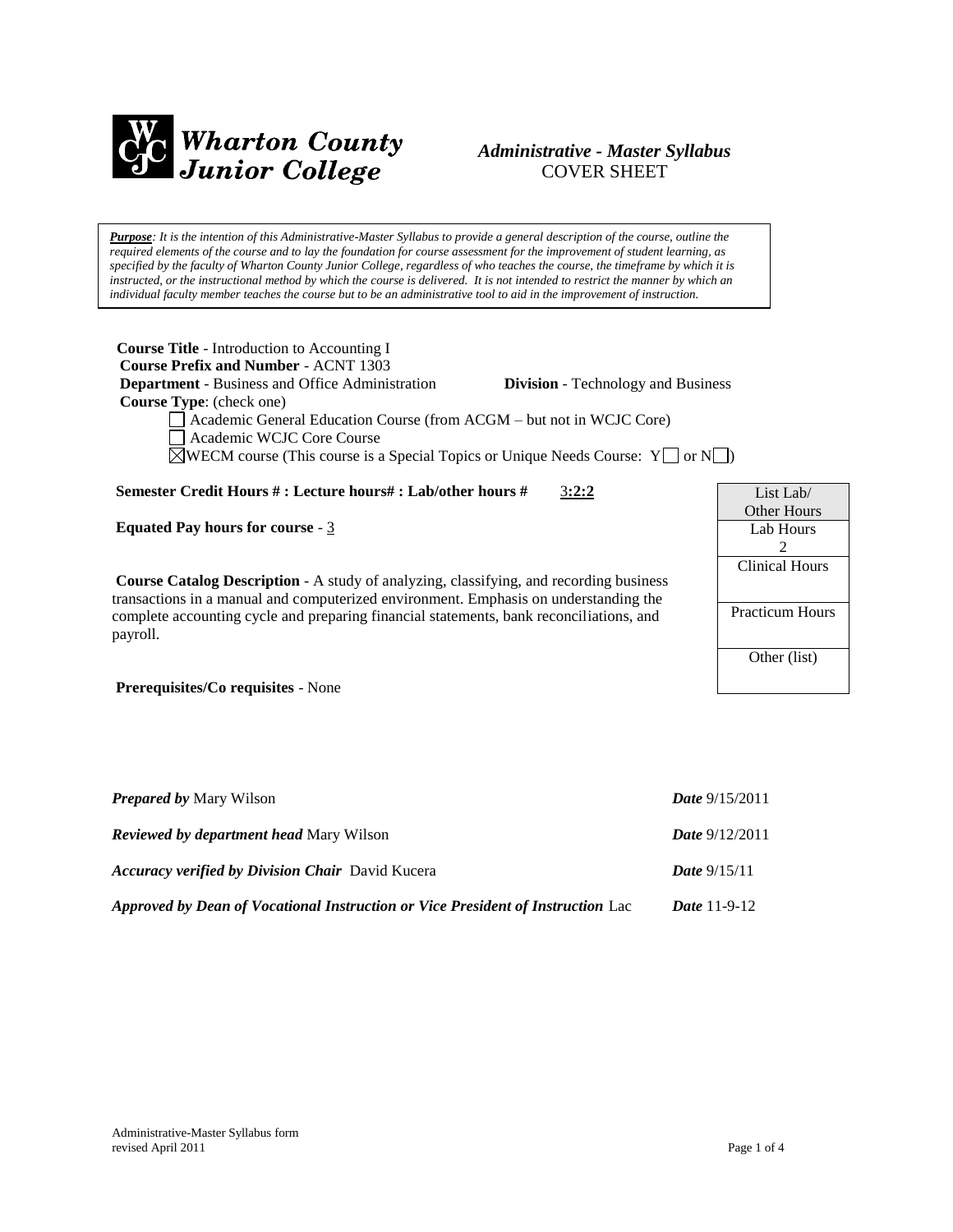

**I. Topical Outline** – Each offering of this course must include the following topics (be sure to include information regarding lab, practicum, clinical or other non-lecture instruction):

*Upon successful completion of the course, the student will be able to:*

- Define accounting as an information system
- Record a group of business transactions in columnar form, involving changes in assets, liabilities and owners' equity
- Prepare a balance sheet, income statement, and statement of owner's equity
- Record business transactions in T-accounts involving changes in assets, liabilities, owners' equity, revenue and expense accounts
- Record a group of business transactions for a service business in a two-column general journal
- **Post entries from a general journal to general ledger accounts**
- Complete a worksheet for a service-type enterprise, involving adjustments from supplies used, expired insurance, depreciation, and accrued wages
- **Prepare an income statement, a statement of owner's equity service-type business directly from the** worksheet
- Journalize and post the adjusting and closing entries
- **Prepare a post-closing trial balance**
- Describe the procedure for depositing checks, reconciling a bank statement
- Record the required journal entries directly from the bank reconciliation
- Record the journal entries to establish and reimburse a petty cash fund
- **•** Complete petty cash vouchers and petty cash payment records
- **•** record the journal entries to establish a change fund
- Record journal entries for transactions involving Cash Short and Over.
- Calculate total earnings based on an hourly, piece-rate, or commission basis
- **•** Determine deductions from tables of employee's income tax withholding
- Complete a payroll register
- **Journalize the payroll entry from a payroll register**
- Maintain employees' individual earnings records
- Journalize entries for recording payroll, payments of FICA tax and income tax
- Employer's quarterly payments of unemployment tax will be computed and journalized
- Record transactions in a sales journal
- Post from a sales journal to an accounts receivable ledger and a general edger
- **Prepare a schedule of accounts receivable**
- Record transactions in a purchase journal, post from a purchase journal to an accounts payable ledger and a general ledger
- Prepare a schedule of accounts payable
- Journalize transportation charges on incoming goods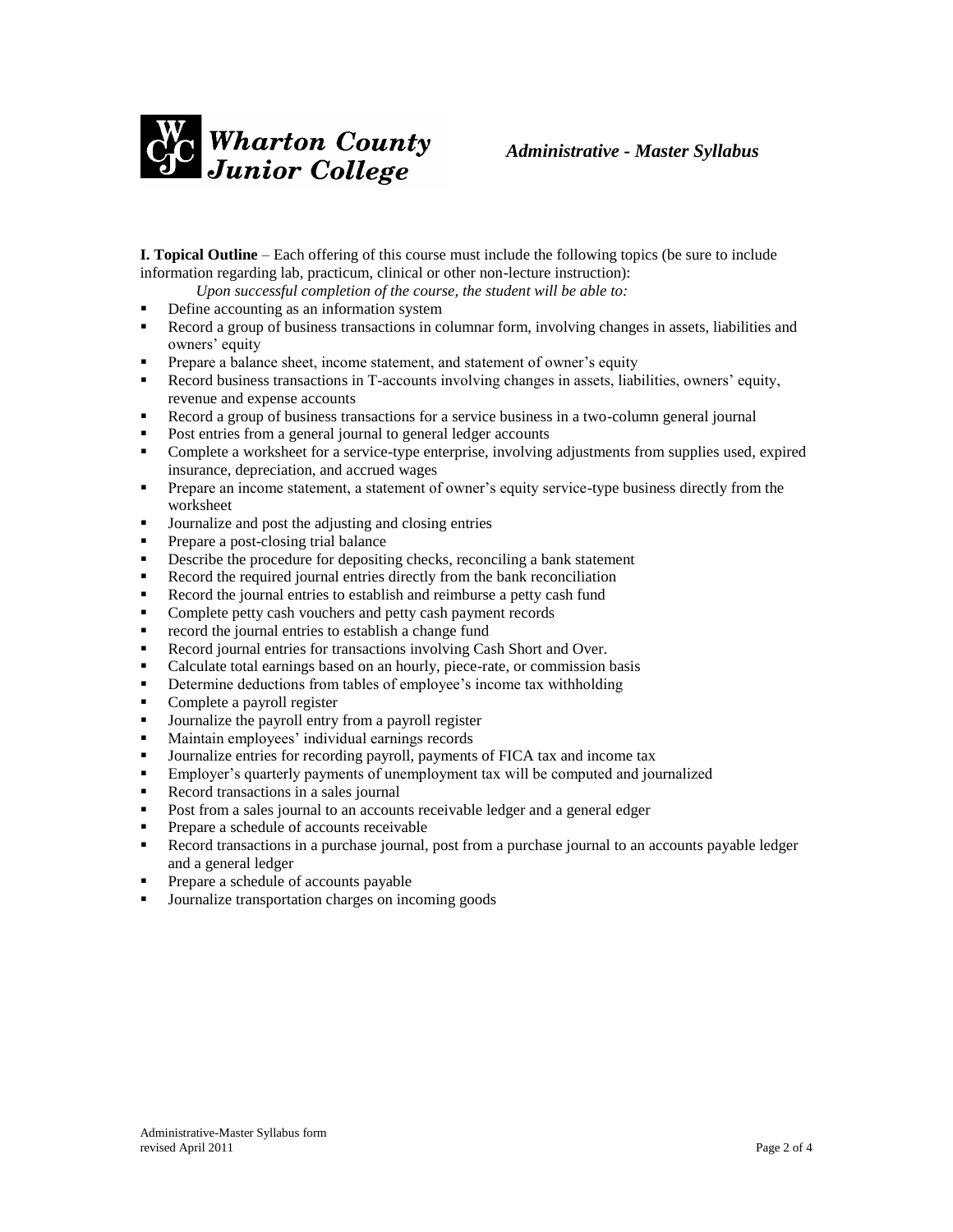## **II. Course Learning Outcomes**

| <b>Course Learning Outcome</b>                                                   | <b>Method of Assessment</b>                                                                                         |
|----------------------------------------------------------------------------------|---------------------------------------------------------------------------------------------------------------------|
| Students will be able to analyze, classify, and<br>record business transactions. | At least 90% of students will correctly answer at<br>least 70% of the questions on a comprehensive<br>written exam. |

## **III. Required Text(s), Optional Text(s) and/or Materials to be Supplied by Student.**

Required*:* Most recent edition of *College Accounting*, Douglas J. McQuaig and Tracie Nobles. Cengage South-Western. It is a bundle with Cengage NOW included.

## **IV. Suggested Course Maximum** - 35

**V. List any specific spatial or physical requirements beyond a typical classroom required to teach the course**.

Overhead or data projector

# **VI. Course Requirements/Grading System – Describe any course specific requirements such as research papers or reading assignments and the generalized grading format for the course**.

- 40% Exams
- 20% Homework
- 10% Quizzes
- 30% Comprehensive Final Exam

Chapters 1 & 2: The Fundamental Accounting Equation and T-Accounts.

You should be able to: define accounting as an information system; record a group of business transactions in columnar form, involving changes in assets, liabilities and owners' equity; prepare a balance sheet, income statement, and statement of owner's equity. Record business transactions in T accounts involving changes in Assets, liabilities, owners' equity, revenue and expense accounts.

# **TEST 1 – Chapters 1 & 2**

Chapter 3-5: The General Journal and the General Ledger; Adjusting Entries & Closing Entries You should be able to: record a group of business transactions for a service business in a two-column general journal; post entries from a general journal to general ledger accounts. Complete a worksheet for a service-type enterprise, involving adjustments from supplies used, expired insurance, depreciation, and accrued wages; prepare an income statement, a statement of owner's equity service-type business directly from the worksheet; journalize and post the adjusting and closing entries; prepare a post-closing trial balance.

# **TEST 2 – Chapters 3 - 5**

#### Skip Chapter 6

Chapter 7: Bank Accounts and Cash Funds

You should be able to describe the procedure for depositing checks; reconciling a bank statement, record the required journal entries directly from the bank reconciliation;, record the journal entries to establish and reimburse a Petty Cash Fund; complete petty cash vouchers and petty cash payment records; record the journal entries to establish a Change Fund; and record journal entries for transactions involving Cash Short and Over.